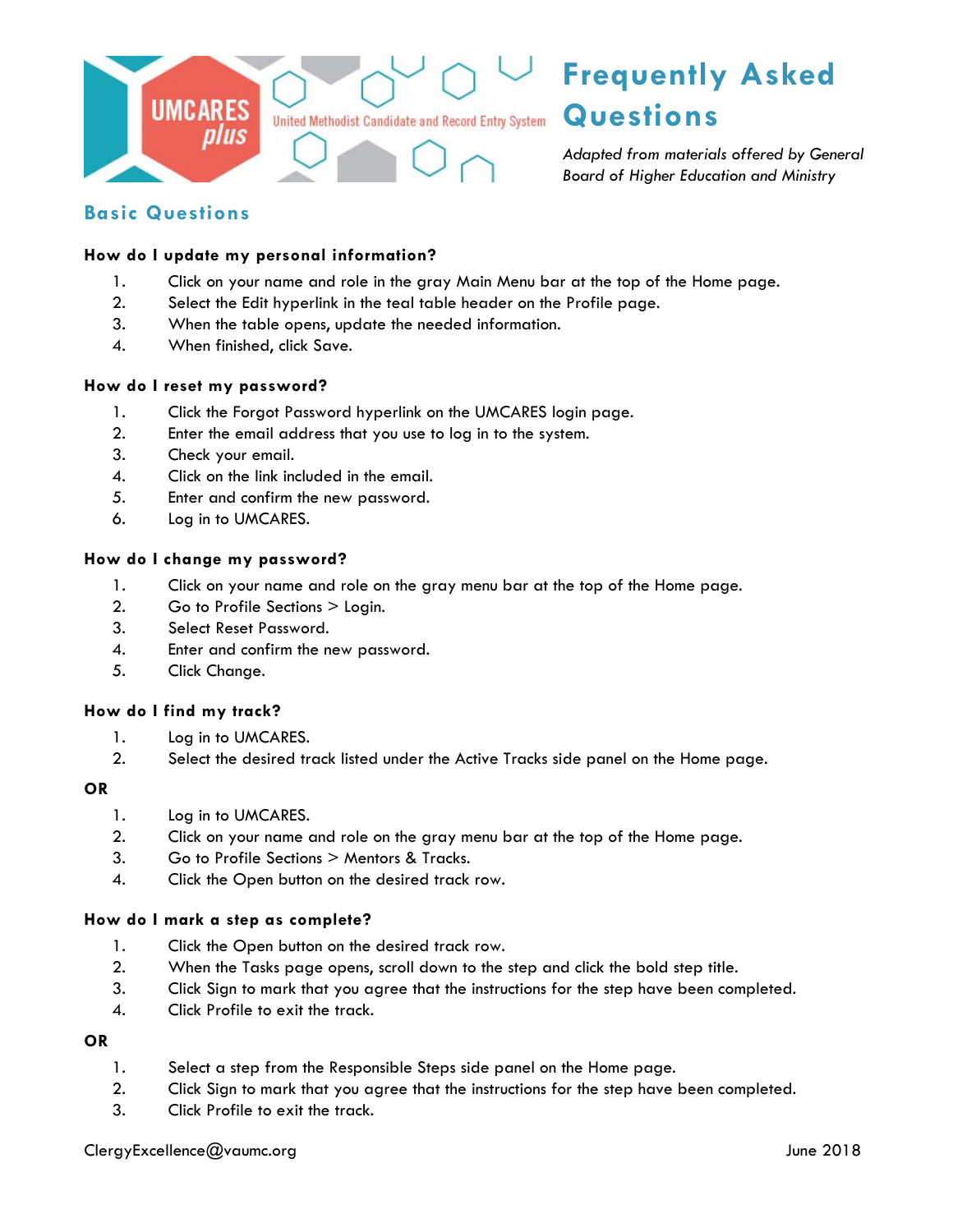# **Searching for a user by name or for a group of users**

# **How do I search for a user?**

#### Simple Search

Clicking Search on the Main Menu bar opens the Simple Search feature, allowing the user to search all users in the denomination by name for a specific person. A user might not be able to access all of the returned results due to security settings.

- 1. Click the Search hyperlink on the Main Menu bar.
- 2. Enter the person's name, then click Search.
	- The fewer characters you enter the more results are returned. Searching for "Mar Sm" will return Mary Smith as well as Martin Smoot. Searching for "Thomas Coke" will not return Tom Coke.
- 3. Review the search results.

### What do the colors mean?

A grey shaded record means the user is inactive.

An orange shaded record means the user is active but has not yet registered their account.

A blue/teal shaded record means that the user is both active and registered.

#### Advanced Personal Search

Advanced Search allows the user to search UMCARES using specific information, assigned tracks, or a user's role in the system. The results can also be filtered by conference, role, or track.

- 1. Click Search on the gray Main Menu bar.
- 2. Click Advanced.
- 3. Select the tab for track or role.
- 4. Select the role you wish to view from the drop-down menu.
- 5. Select the conference and district.
- 6. Click Search.

# **How do I access a user's track and list of steps?**

- 1. From the search results, click Tracks on the desired person's row.
- 2. Click the Open button on the desired track row.

#### **How do I mark a step as complete?**

- 1. Click the Open button on the desired track row.
- 2. When the Tasks page opens, scroll down to the step and click the bold step title.
- 3. Click Sign to mark that you agree that the instructions for the step have been completed.
- 4. Click Profile to exit the track.

### **OR**

- 1. Select a step from the Responsible Steps side panel on the Home page.
- 2. Click Sign to mark that you agree that the instructions for the step have been completed.
- 3. Click Profile to exit the track.